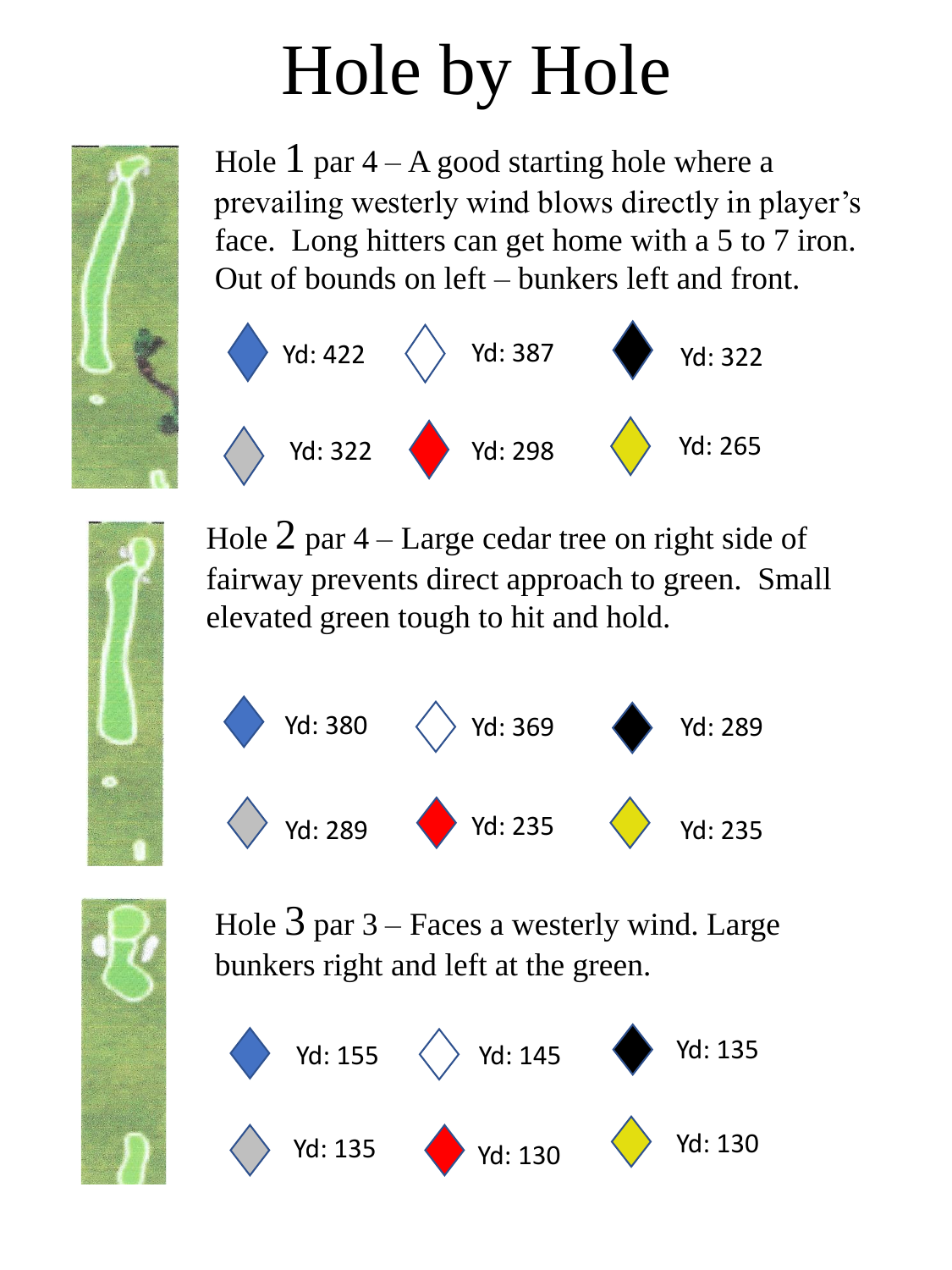

Hole  $4$  par  $4$  – Considered one of the easiest holes on the course, the drive has to be well placed on right side. Fairway slopes to left rough with bunker on left of green. Out of bounds back of green.



Hole  $5$  par  $4$  – Down hill all the way but a big hook will find much trouble. Small green with bunkers left and right.





Hole  $6$  par  $4 -$  "The Monster" appropriately called by everyone who plays it. One of the toughest par fours in state. Big lake requires 210 yds over water carry for proper position for second shot, which is blind to elevated green, bunkered left and right. Out of bounds on or across the road behind green.

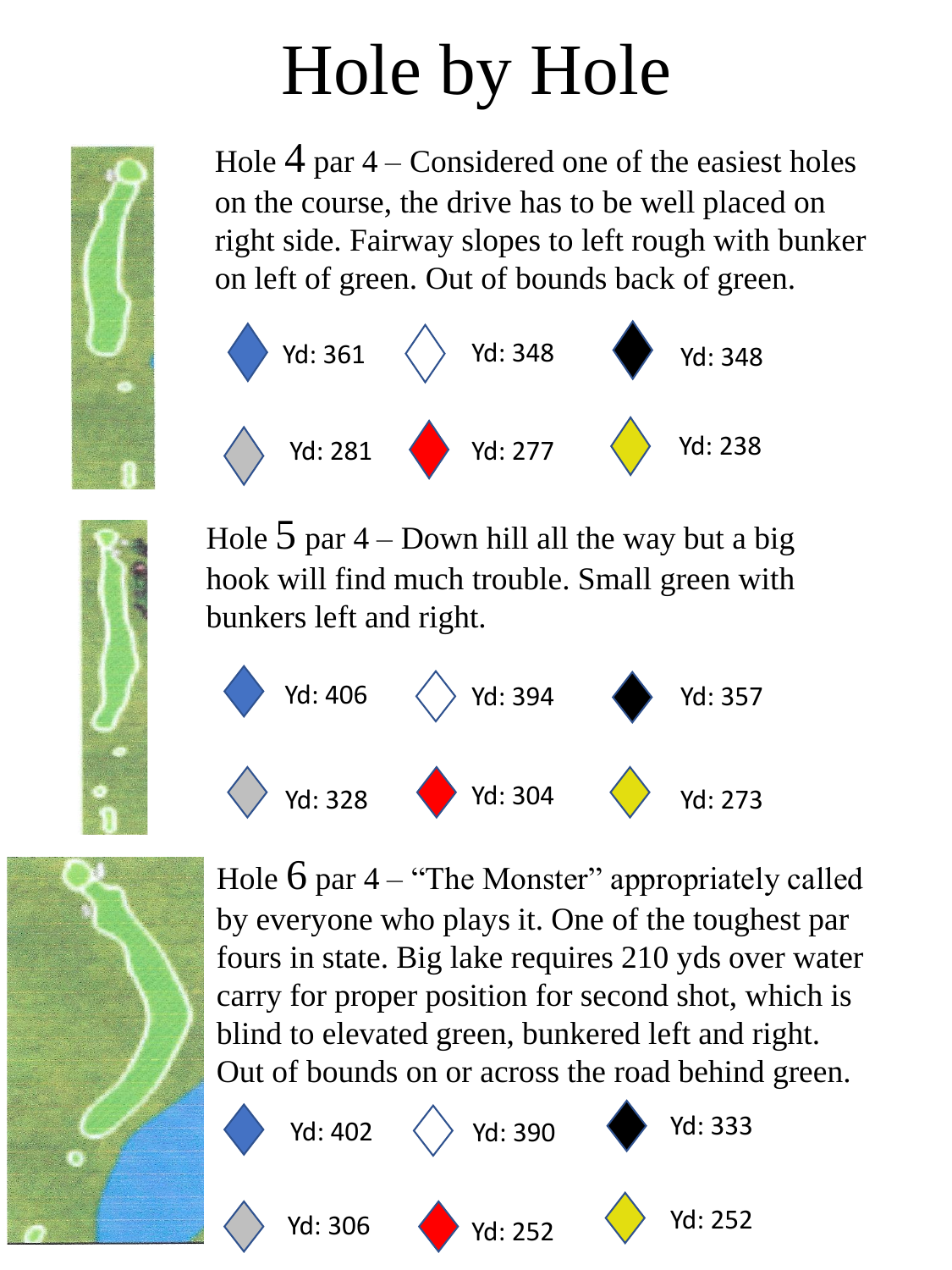

Hole  $\overline{7}$  par  $\overline{5}$  – Good birdie hole for long hitters who can hit second shot with medium to long iron. Fairway bunkers left and right 60 yds from green, and green is guarded by a bunker on the right.





Hole  $8$  par  $3$  – Excellent par 3 hole and one of the prettiest anywhere. Elevated tee overlooks lake midway. Topped shot ends up in water. Tee shot must be played to left as bonkers protect right approach.





Hole  $9$  par  $4/5$  – Elevated tee but up hill all the way after 60 yds. Only longest hitters will see green on second shot. Large oaks to right and left of green.

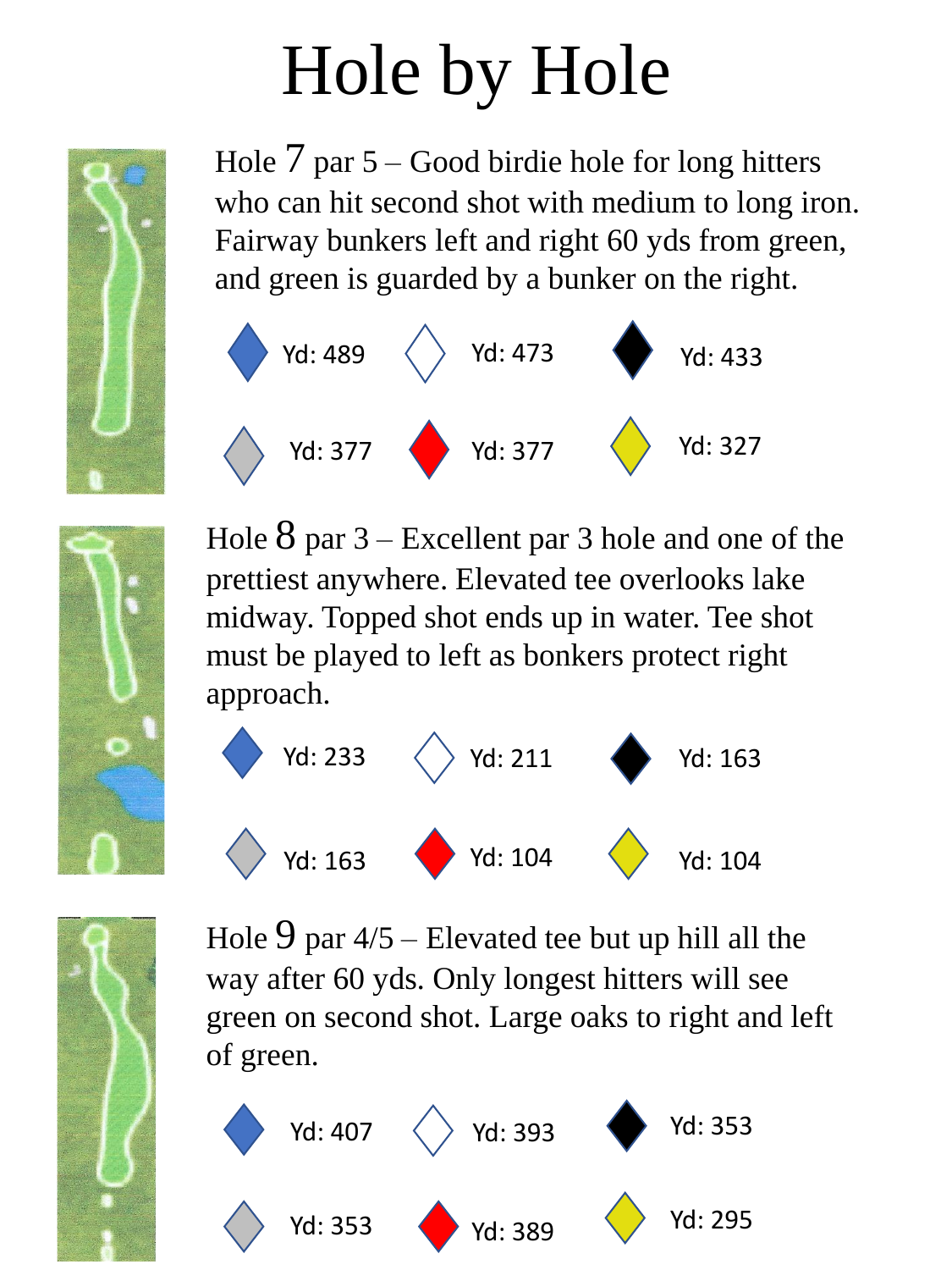

Hole  $10$  par  $5 -$ Dogleg right out 225 yds. Most players will have to use short irons short of lake and creek at hill bottom, 100 yds from green. Some players can get home with accurate second shot. Fairway bunkers on left 50 yds from green and bunker to right close in.





Hole  $11$  par  $4$  – Dogleg left 215 yds out. Out of bounds over green and well bunkered left and right. Average player will have to hit short of water in front of green. A tough par 4.





Hole  $12$  par  $3$  – Well bunkered hole with trouble for errant shots to left and right

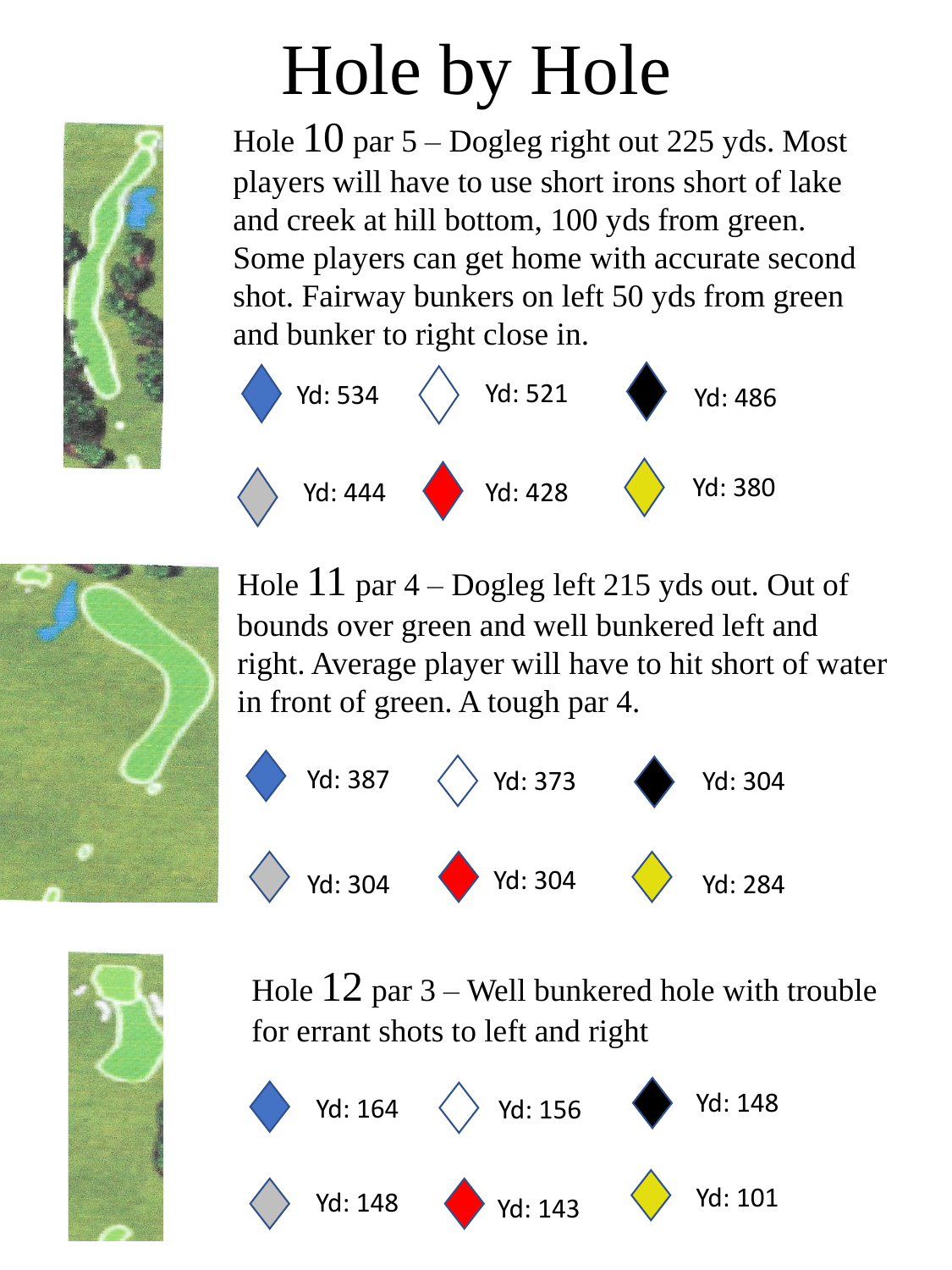Hole  $13$  par  $5 -$  Narrow fairway slopes to left to big trouble and out of bounds on right. Big hitters can get home with middle iron, but green is well bunkered to left and right and out of bounds over green.



Hole  $14$  par  $4 -$ Out of bounds to the right and trouble on the left, but wide fairway. Big bunker in front of green protects against roll on approaches. Big green will hold mid iron and hybrid second shots.





Hole  $15$  par  $4 -$  Narrow fairway at tee widens 225 yds out. Distance on second shot deceiving and bunkers at left and front of green catch many shots. Green slopes away from shot and is hard to hold.